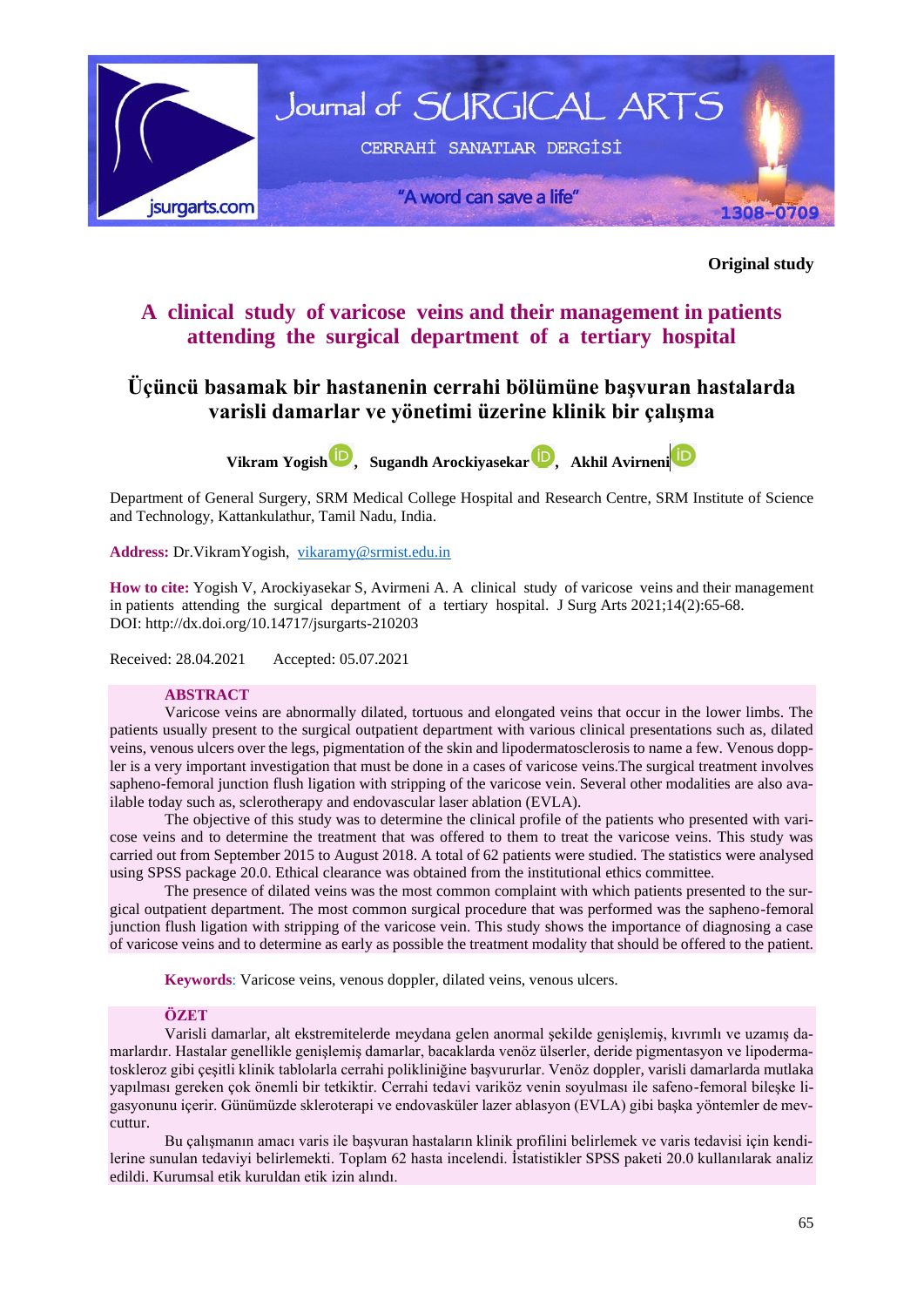Genişlemiş damar varlığı hastaların cerrahi polikliniğine en sık başvurduğu şikayetti. Uygulanan en yaygın cerrahi prosedür, varisli damarın soyulması ile safeno-femoral bileşke yıkama ligasyonu idi. Bu çalışma, bir varis olgusunun teşhis edilmesinin ve hastaya sunulması gereken tedavi yönteminin mümkün olduğunca erken belirlenmesinin önemini göstermektedir.

**Anahtar kelimeler**: Variköz ven, venös doppler, dilate ven, venöz ülser.

# **INTRODUCTION**

 Varicose veins are abnormally dilated, tortuous and elongated veins that occur in the lower limbs. This is usually found due standing for a prolonged duration of time and hence, also depends on the occupation of the patient. The patients usually present to the surgical outpatient department with various clinical presentations such as, dilated veins, venous ulcers over the legs, pigmentation of the skin and lipodermatosclerosis to name a few. Along with investigations such as complete blood count (CBC) and other routine blood investigations, venous doppler of the lower limbs must be done and is a very important investigation in cases of varicose veins. Ultrasound of the abdomen may also have to be done especially in cases where the patient presents with varicose veins in both the lower limbs. A detailed history must be collected and a thorough clinical examination must be done. The surgical treatment involves sapheno-femoral junction flush ligation with stripping of the varicose vein. Several other modalities are also available today such as, sclerotherapy and endovascular laser ablation (EVLA).

The objective of this study was to determine the clinical profile of the patients who presented with varicose veins and to determine the treatment that was offered to them to treat the varicose veins.

#### **MATERIAL and METHOD**

This study was carried out from September 2015 to August 2018 for a period of three years. The study was carried out at SRM Medical College Hospital and Research Centre, Kattankulathur, Tamil Nadu, India. Investigations such as complete blood count (CBC), venous doppler of the lower limbs and ultrasound of the abdomen were done. A detailed history was collected and a thorough clinical examination was done. A total of 62 patients were studied.The statistics were analysed using SPSS package 20.0. Ethical clearance was obtained from the institutional ethics committee.

## **RESULTS**

From the below tables, it is seen that in our study, the most common age group of that was affected with varicose veins was between 41-50 years and, men were more affected than women. In our study, the right leg was found to be more commonly affected with varicose veins. The patients most commonly presented with the complaint of dilated veins over the lower limbs. The most common surgical

procedure that was done in our study was the sapheno-femoral junction flush ligation with stripping of the varicose vein.

| <b>Table 1:</b> Age group of the patients. |    |       |  |  |
|--------------------------------------------|----|-------|--|--|
| Age (Yrs)<br>Patients (n)<br>$\frac{0}{0}$ |    |       |  |  |
| $20 - 30$                                  | 2  | 3.22  |  |  |
| $31 - 40$                                  | 12 | 19.35 |  |  |
| $41 - 50$                                  | 20 | 32.25 |  |  |
| 51-60                                      | 17 | 27.41 |  |  |
| 61-70                                      | 11 | 17.74 |  |  |

| Table 2: Gender of the patients.        |    |       |  |  |  |
|-----------------------------------------|----|-------|--|--|--|
| Gender<br>Patients (n)<br>$\frac{0}{0}$ |    |       |  |  |  |
| Male                                    | 45 | 72.58 |  |  |  |
| Female                                  |    | 27.41 |  |  |  |

| <b>Table 3:</b> Side of the lower extremity affected. |                               |       |  |  |  |
|-------------------------------------------------------|-------------------------------|-------|--|--|--|
| Side                                                  | Patients (n)<br>$\frac{0}{0}$ |       |  |  |  |
| Right leg                                             | 37                            | 59.67 |  |  |  |
| Left leg                                              | 25                            | 40.32 |  |  |  |

**Table 4:** Clinical presentation modes of the patients. **Modes Patients (n) %** Dilated veins only  $\vert$  45 72.58 Dilated veins with venous ulcers 10 16.12 Dilated veins with pigmentation of the 7 11.29

### **Table 5:** Treatment given to patients.

skin

| <b>Treatment</b>                                                                  | <b>Patients</b><br>(n) | $\frac{0}{0}$ |
|-----------------------------------------------------------------------------------|------------------------|---------------|
| Sapheno-femoral junction<br>flush ligation with stripping<br>of the varicose vein | 40                     | 64.51         |
| Sclerotherapy                                                                     | 12                     | 19.35         |
| Conservative                                                                      |                        | 16.12         |

#### **DISCUSSION**

The occupation of the patient plays a very important role in the development of varicose veins. People who have to stand for a prolonged duration of time are more likely to be affected with varicose veins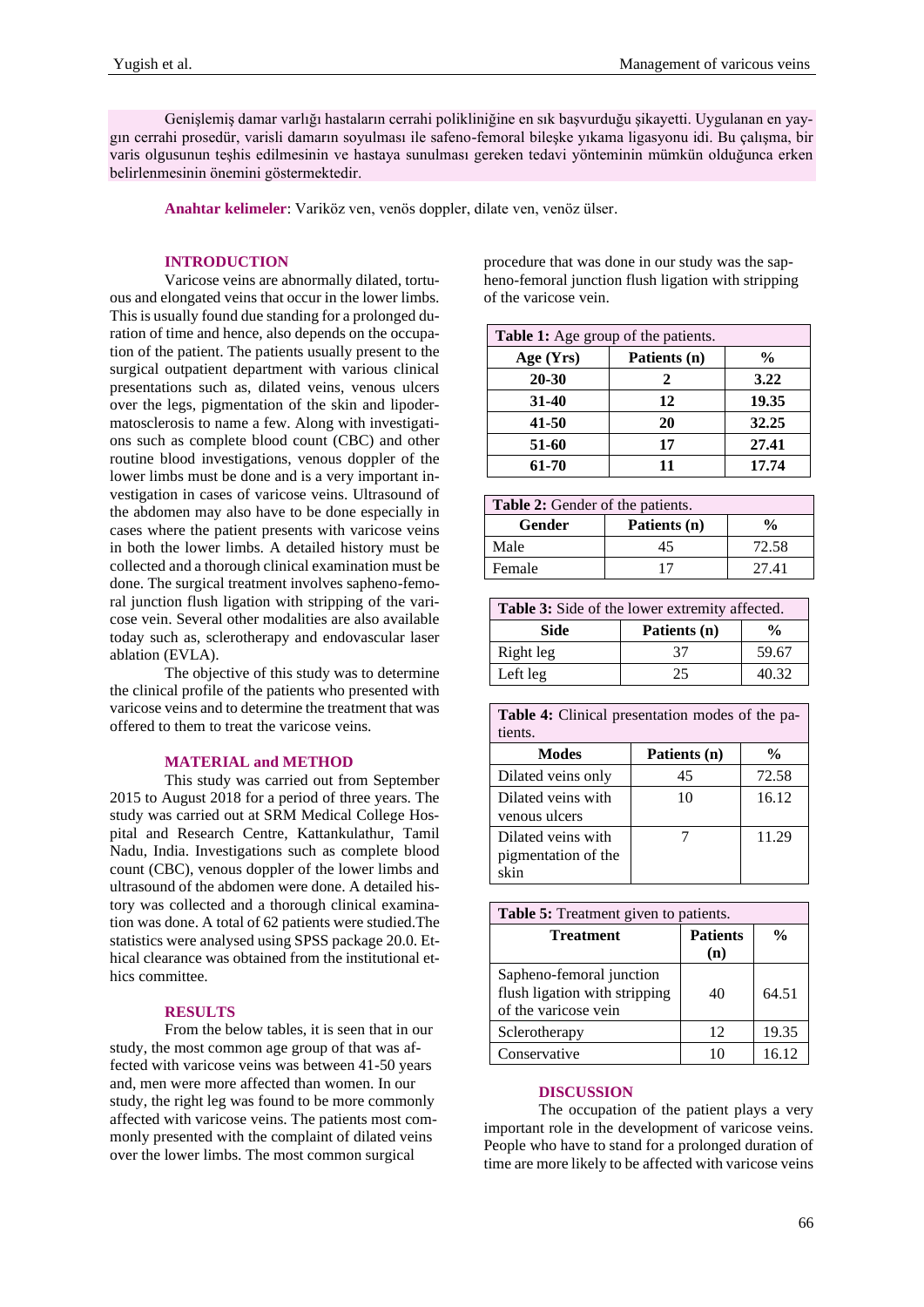than others. Patients who present to the surgical outpatient department must be carefully examine d and a detailed history must also be collected. A very important investigation to be done for varicose veins is the venous Doppler of the lower limbs. Wills et al showed in his study the use of the venous doppler in determining sapheno-femoral incompetence, sapheno-popliteal incompetence and perforator incompetence.Kim et al also showed in their study, the high sensitivity and specificity of the handheld Doppler in cases of varicose veins (1). Irodi A et al showed in their study that, even when the perforators alone are found to be incompetent, the doppler is the ideal investigation to detect the number and the distribution of the incompetent perforators (2). Vashist et al have also shown in their study that the venous doppler is a very important investigation that should be done in cases of varicose veins (3).

The long saphenous vein and the short saphenous vein must be examined individually as the problem can be present in either one. In the study done by Delbe and Mocquet, the varicosities were found in the long saphenous vein in 98% of patients and in the short saphenous vein in 2% of the patients (4). Sometimes, the perforators alone may be incompetent and so a detailed clinical examination is also very important. Labropoulos et al, in their study showed that the perforators were incompetent in 68% of the patients (5). There are several modalities of treatment available today for varicose veins (6). These may range from, conservative management to surgery. The surgical treatment involves sapheno-femoral junction flush ligation with stripping of the varicose vein segments. Some of the other methods of treatment that can be offered to the patient include, radiofrquencey ablation, ultrasound guided foam sclerotherapy and endovascular laser ablation (EVLA). In our study, 64.51% underwent sapheno-femoral junction flush ligation with stripping of the varicose vein and 19.35% underwent sclerotherapy. Subbarao et al performed a study for the treatment of varicose veins using sclerosant and they showed that patients had significant improvement symptomatically (7). See the tables 6-10 for detailed information) (7-19).

| <b>Table 6:</b> Comparison of average age of occurrence of varicose veins between our study and another study. |                                              |               |  |  |
|----------------------------------------------------------------------------------------------------------------|----------------------------------------------|---------------|--|--|
| Average                                                                                                        | Vaidyanathan et al <sup>8</sup><br>Our study |               |  |  |
| Age (Years)                                                                                                    | 39 years                                     | $48.32$ years |  |  |

| Table 7: Sexwise comparison of occurrence of varicose veins between our study and other studies. |                                                                    |     |        |  |  |
|--------------------------------------------------------------------------------------------------|--------------------------------------------------------------------|-----|--------|--|--|
| <b>Gender</b>                                                                                    | Pavan et al <sup>10</sup><br>Mirji et al <sup>9</sup><br>Our study |     |        |  |  |
| Male                                                                                             | 75%                                                                | 25% | 72.58% |  |  |
| Female                                                                                           | 78%                                                                | 22% | 27.41% |  |  |

| <b>Table 8:</b> Comparison of the side of the affected limb between our study and other studies. |                            |           |        |        |
|--------------------------------------------------------------------------------------------------|----------------------------|-----------|--------|--------|
| Side                                                                                             | Barros et al <sup>11</sup> | Our study |        |        |
| Right leg                                                                                        | 37.8%                      | 47.8%     | 48.55% | 59.67% |
| Left leg                                                                                         | 41.7%                      | 52.2%     | 51.45% | 40.32% |

| <b>Table 9:</b> Comparison of presence of dilated veins between our study and other studies. |                                                                                                                |     |     |        |
|----------------------------------------------------------------------------------------------|----------------------------------------------------------------------------------------------------------------|-----|-----|--------|
| <b>Clinical presentation</b>                                                                 | Rudofsky et al <sup>15</sup><br>O' Shaughnessy et al <sup>16</sup><br>Shankar et al <sup>14</sup><br>Our study |     |     |        |
| Dilated veins                                                                                | 90%                                                                                                            | 92% | 84% | 72.58% |

| <b>Table 10:</b> Comparison of presence of venous ulcers between our study and other studies. |                                                                                                                                             |    |     |        |        |  |
|-----------------------------------------------------------------------------------------------|---------------------------------------------------------------------------------------------------------------------------------------------|----|-----|--------|--------|--|
| <b>Clinical presentation</b>                                                                  | Bashir et al <sup>17</sup><br>Jami et al <sup>19</sup><br><b>Vaidvanathan</b><br>Sharma et<br>Our study<br>al $^{18}$<br>et al <sup>8</sup> |    |     |        |        |  |
| Dilated veins with                                                                            |                                                                                                                                             |    |     |        |        |  |
| venous ulcers                                                                                 | 46.67%                                                                                                                                      | 8% | 42% | 21.81% | 16.12% |  |